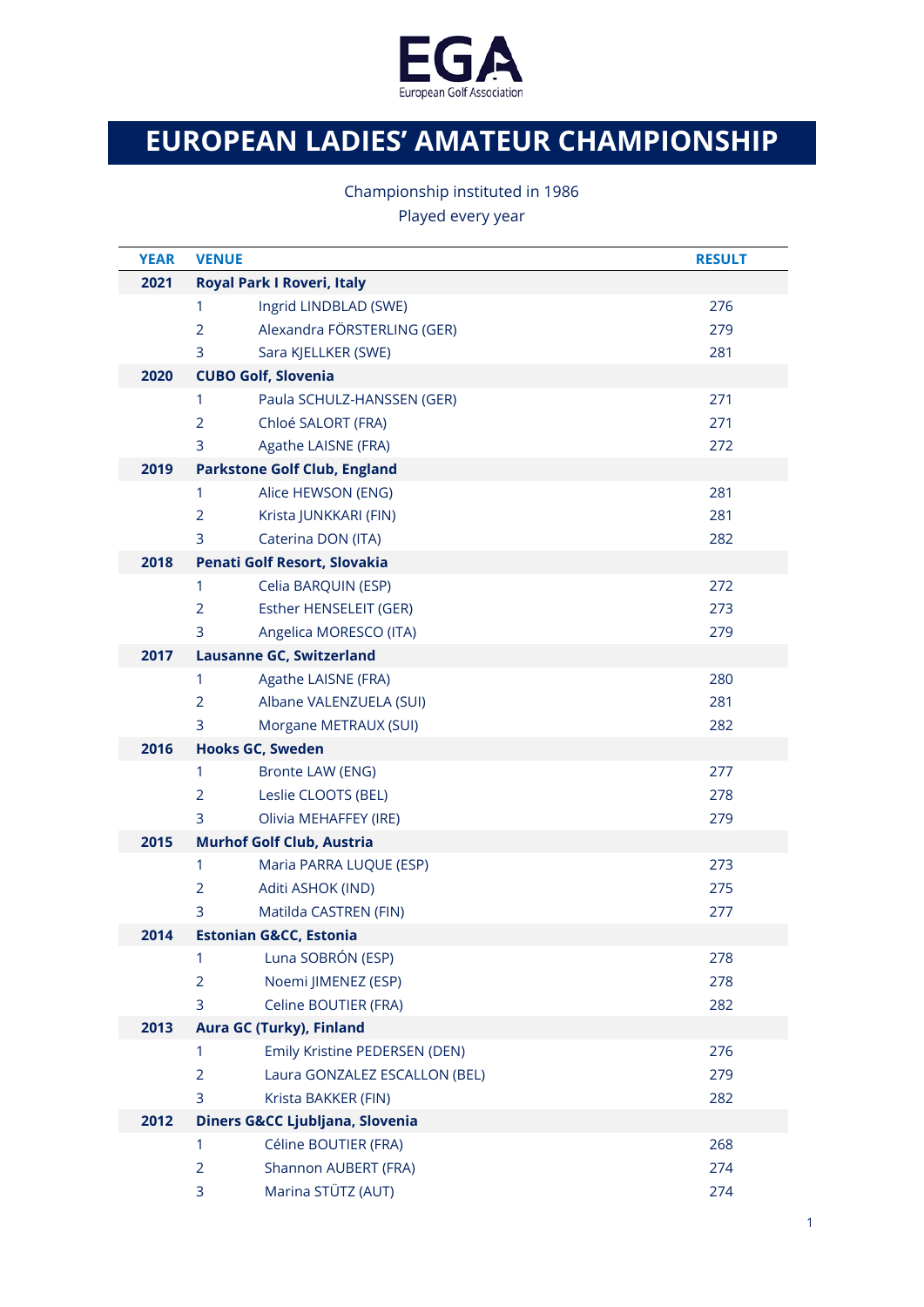

| 2011 |                | Noordwijkse GC, Netherlands                            |     |
|------|----------------|--------------------------------------------------------|-----|
|      | 1              | Lisa MAGUIRE (IRE)                                     | 293 |
|      | $\overline{2}$ | Stephanie MEADOW (IRE)                                 | 297 |
|      | 3              | Charlotte KRING LORENTZEN (DEN)                        | 298 |
| 2010 |                | Golf & Spa Resort Kunetickà Hora, Czech Republic       |     |
|      | 1              | Sophia POPOV (GER)                                     | 280 |
|      | 2              | Line Vedel HANSEN (DEN)                                | 283 |
|      | 3              | Manon Gidali (FRA)                                     | 283 |
| 2009 |                | <b>Falsterbo GC, Sweden</b>                            |     |
|      | 1              | Caroline HEDWALL (SWE)                                 | 285 |
|      | $\overline{2}$ | Kylie WALKER (SCO)                                     | 295 |
|      | 3              | Louise Larson (SWE)                                    | 296 |
| 2008 |                | GC Schloss Schönborn, Austria                          |     |
|      | $\mathbf{1}$   | Carlota CIGANDA (SPA)                                  | 289 |
|      |                | (after play-off)                                       |     |
|      | $\overline{2}$ | Maria HERNANDEZ (SPA)                                  | 289 |
|      | 3              | Christel BOELJON (NED)                                 | 290 |
| 2007 |                | <b>Golf National, France</b>                           |     |
|      | 1              | Caroline HEDWALL (SWE)<br>(after play-off three holes) | 283 |
|      | 2              | Carlota CIGANDA (ESP)                                  | 283 |
|      | 3              | Alexandra BONETTI (FRA)                                | 288 |
| 2006 |                | Hamburg Falkenstein, Germany                           |     |
|      | 1              | Belen MOZO (ESP)                                       | 278 |
|      | $\overline{2}$ | Kerry SMITH (ENG)                                      | 280 |
|      | 3              | Stephanie KIRCHMAYR (GER)                              | 282 |
| 2005 |                | Santo da Serra Golf Club (Madeira), Portugal           |     |
|      | $\mathbf{1}$   | Jade SCHAEFFER (FRA)                                   | 286 |
|      | 2              | Araceli FELGUEROSO (ESP)                               | 289 |
|      | 3              | Anna NORDQVIST (SWE)                                   | 289 |
| 2004 |                | <b>Ulzama Golf Club, Spain</b>                         |     |
|      | 1              | Carlota CIGANDA (ESP)                                  | 282 |
|      | $\overline{2}$ | Elisa SERRAMIA (ESP)                                   | 290 |
|      | 3              | Maria HERNANDEZ (ESP)                                  | 290 |
| 2003 |                | <b>Shannon Golf Club, Ireland</b>                      |     |
|      | 1              | Virginie BEAUCHET (FRA)                                | 293 |
|      | $\overline{2}$ | Adriana ZWANCK (ESP)                                   | 295 |
|      | 3              | Alexandra VILATTE (FRA)                                | 296 |
| 2002 |                | <b>Kristianstad Golf Club, Sweden</b>                  |     |
|      | 1              | <b>Becky BREWERTON (WAL)</b>                           | 288 |
|      | $\overline{2}$ | Dewi-Claire SCHREEFEL (NED)                            | 290 |
|      | 3              | Nicola TIMMINS (ENG)                                   | 295 |
| 2001 |                | <b>Biella Golf Club, Italy</b>                         |     |
|      |                | (played over three rounds due to bad weather)          |     |
|      | 1              | Martina EBERL (GER)                                    | 217 |
|      | $\overline{2}$ | Nuria CLAU (ESP)                                       | 221 |
|      | 3              | Pia ODEFEY (GER)                                       | 222 |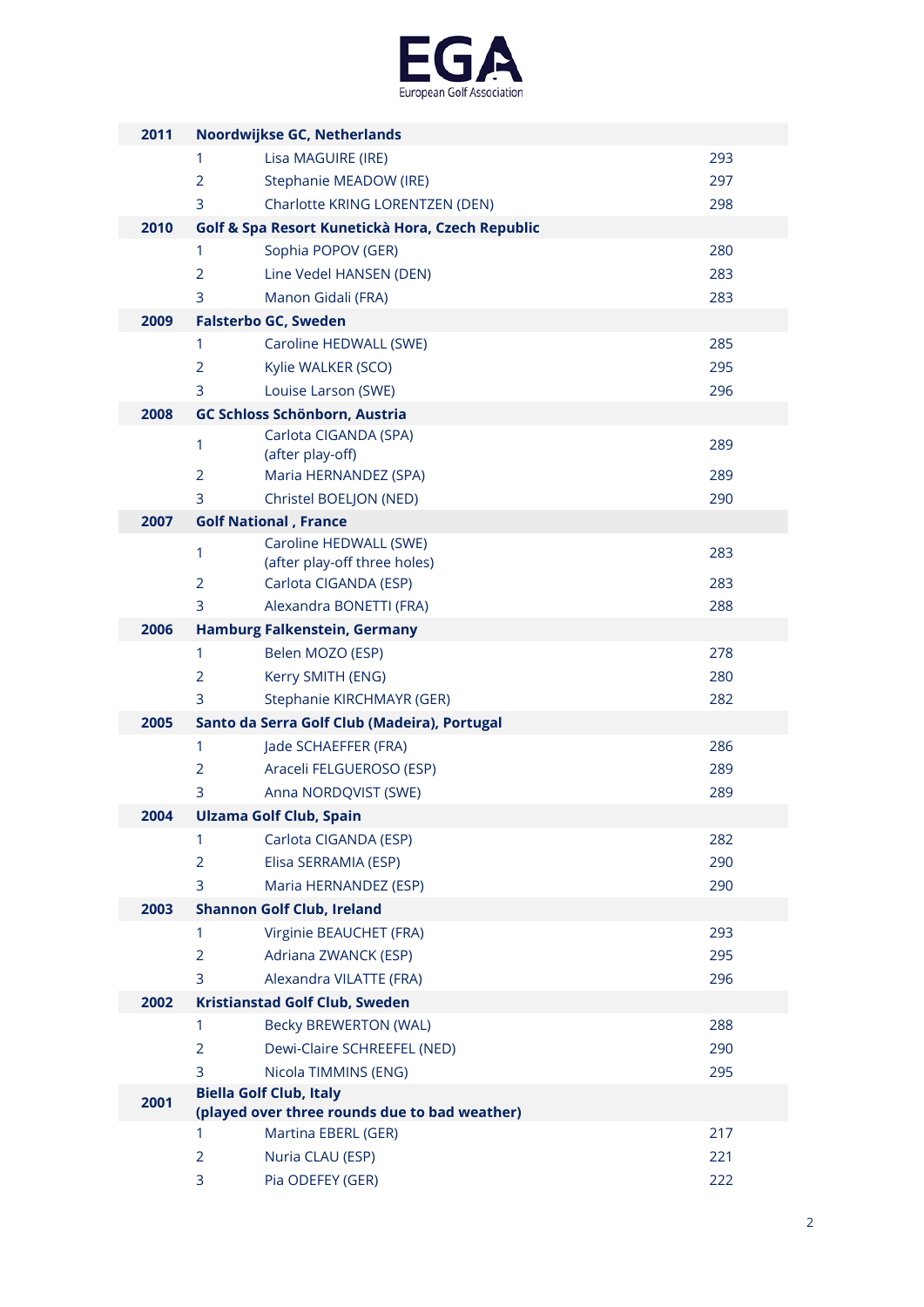

| 2000 | <b>Amber Baltic Golf Club, Poland</b> |                                        |     |  |
|------|---------------------------------------|----------------------------------------|-----|--|
|      | 1                                     | Emma DUGGLEBY (ENG)                    | 283 |  |
|      | $\overline{2}$                        | Tania ELOSEGUI (ESP)                   | 283 |  |
|      | 3                                     | Suzann PETTERSEN (NOR)                 | 285 |  |
| 1999 |                                       | Karlovy Vary Golf Club, Czech Republic |     |  |
|      | 1                                     | Sofia SANDOLO (ITA)                    | 284 |  |
|      | $\overline{2}$                        | Karine ICHER (FRA)                     | 286 |  |
|      | 3                                     | Virginie AUFFRET (FRA)                 | 287 |  |
|      |                                       |                                        |     |  |
| 1998 |                                       | Noordwijk Golf Club, Netherlands       |     |  |
|      | 1                                     | Giulia SERGAS (ITA)                    | 295 |  |
|      | 2                                     | Sophie SANDOLO (ITA)                   | 298 |  |
|      | 3                                     | Rebecca HUDSON (ENG)                   | 299 |  |
| 1997 |                                       | <b>Formby Golf Club, England</b>       |     |  |
|      | 1                                     | Silvia CAVALLERI (ITA)                 | 297 |  |
|      | $\overline{2}$                        | Ludivine KREUTZ (FRA)                  | 301 |  |
|      | 3                                     | Elaine RATCLIFFE (ENG)                 | 304 |  |
|      |                                       |                                        |     |  |
| 1996 |                                       | <b>Furesoe Golf Club, Denmark</b>      |     |  |
|      | 1                                     | Silvia CAVALLERI (ITA)                 | 288 |  |
|      | $\overline{2}$                        | Marie HEDBERG (SWE)                    | 289 |  |
|      | 3                                     | Anna BERG (SWE)                        | 290 |  |
| 1995 |                                       | <b>Berlin Golf Club, Germany</b>       |     |  |
|      | 1                                     | Maria HJORTH (SWE)                     | 284 |  |
|      | $\overline{2}$                        | Ariane PASCALIE (FRA)                  | 285 |  |
|      | 3                                     | Elaine RATCLIFFE (ENG)                 | 289 |  |
| 1994 |                                       | <b>Bastad Golf Club, Sweden</b>        |     |  |
|      | 1                                     | Martina FISCHER (GER)                  | 288 |  |
|      | $\overline{2}$                        | Terri McKINNON (AUS)                   | 289 |  |
|      | 3                                     | Stéphanie DALLONGEVILLE (FRA)          | 290 |  |
| 1993 |                                       | <b>Torino Golf Club, Italy</b>         |     |  |
|      | 1                                     | Vibeke STENSRUD (NOR)                  | 277 |  |
|      | $\overline{2}$                        | Linda ERICSSON (SWE)                   | 281 |  |
|      | 3                                     | Maria José PONS (ESP)                  | 285 |  |
| 1992 |                                       | <b>Estoril Golf Club, Portugal</b>     |     |  |
|      | 1                                     | Joanne MORLEY (ENG)                    | 284 |  |
|      | $\overline{2}$                        | Estefania KNUTH (ESP)                  | 287 |  |
|      | 3                                     | Laura NAVARRO (ESP)                    | 289 |  |
| 1991 |                                       | Schönborn Golf Club, Austria           |     |  |
|      | 1                                     | Delphine BOURSON (FRA)                 | 294 |  |
|      | $\overline{2}$                        | Mette HAGEMAN (NED)                    | 297 |  |
|      | 3                                     | Sandrine MENDIBURU (FRA)               | 297 |  |
| 1990 |                                       | Zumikon Golf Club, Switzerland         |     |  |
|      | 1                                     | Martina KOCH (GER)                     | 295 |  |
|      | $\overline{2}$                        | Amaya ARRUTI (ESP)                     | 296 |  |
|      | 3                                     | Estefania KNUTH (ESP)                  | 296 |  |